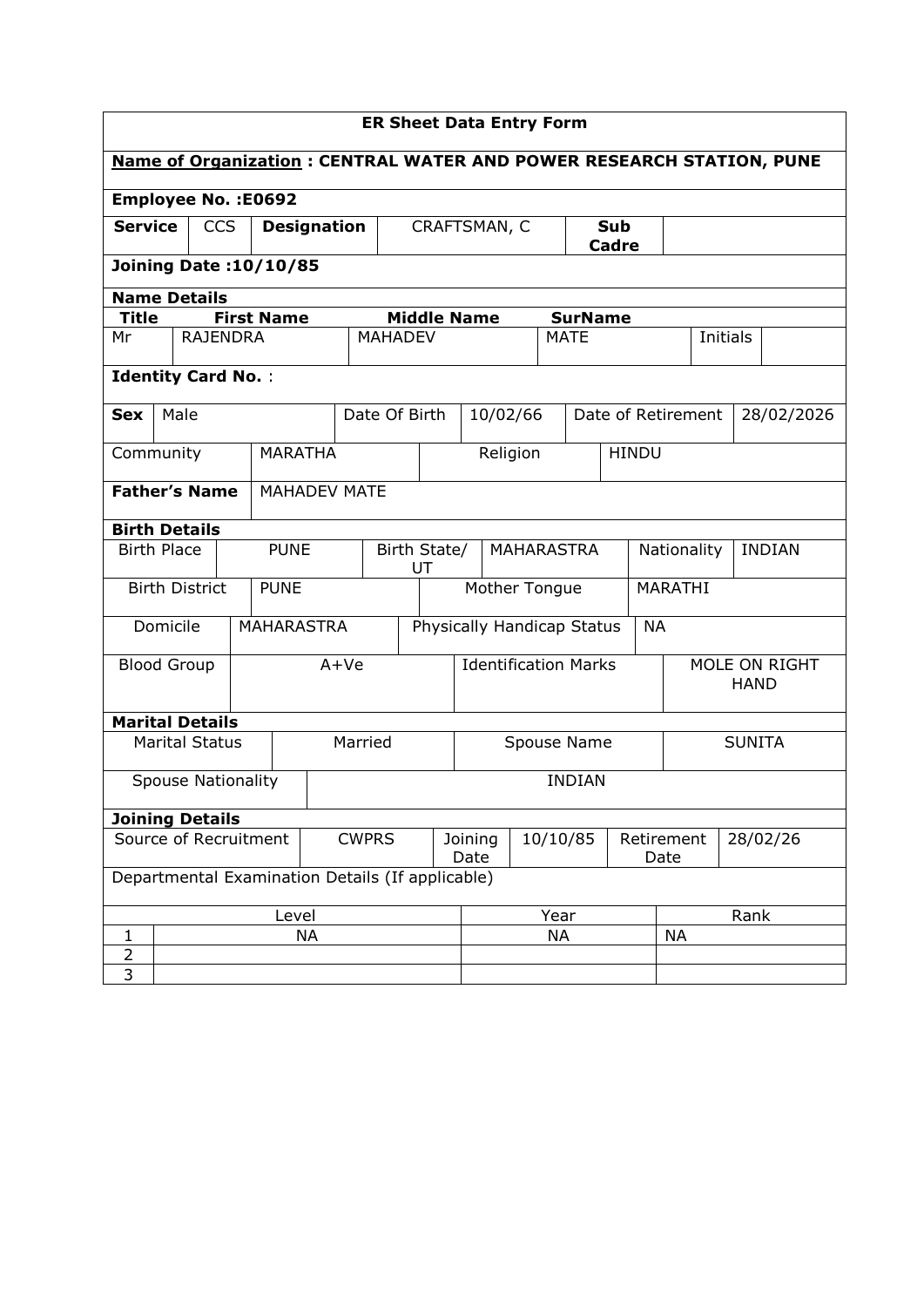| Remarks (if any)            |                  |            |              |              |  |  |  |  |  |  |  |
|-----------------------------|------------------|------------|--------------|--------------|--|--|--|--|--|--|--|
| Languages known             |                  |            |              |              |  |  |  |  |  |  |  |
|                             | Name of Language | Read       | <b>Write</b> | <b>Speak</b> |  |  |  |  |  |  |  |
| Indian Languages 1<br>Known | <b>MARATHI</b>   | <b>YES</b> | <b>YES</b>   | <b>YES</b>   |  |  |  |  |  |  |  |
| $\overline{2}$              | <b>HINDI</b>     | <b>YES</b> | <b>YES</b>   | <b>YES</b>   |  |  |  |  |  |  |  |
| 3                           | <b>ENGLISH</b>   | <b>YES</b> | <b>YES</b>   | <b>NO</b>    |  |  |  |  |  |  |  |
|                             |                  |            |              |              |  |  |  |  |  |  |  |
| Foreign Languages<br>Known  | <b>NO</b>        | <b>NO</b>  | <b>NO</b>    | <b>NO</b>    |  |  |  |  |  |  |  |

Details of deputation (if applicable)

| Name of the Office | Post held at that<br>time in parent office | Name of post<br>(selected for<br>deputation | Period of deputation |      |  |  |
|--------------------|--------------------------------------------|---------------------------------------------|----------------------|------|--|--|
| NO.                | NO.                                        | ΝO                                          | Since                | From |  |  |
|                    |                                            |                                             |                      |      |  |  |

## Details of Foreign Visit

| SI.<br>No. | Place of Visit | Date of<br>visit | Post held at<br>that time | Whether it<br>is a<br>personal or<br>official visit | Details of visit |
|------------|----------------|------------------|---------------------------|-----------------------------------------------------|------------------|
|            | NO.            | ΝO               | <b>NO</b>                 | <b>NO</b>                                           | NO               |

## Transfer/Posting Detail (if applicable)

| Place     | Period of posting |           |  |  |  |  |  |
|-----------|-------------------|-----------|--|--|--|--|--|
|           | Since             | From      |  |  |  |  |  |
| <b>NO</b> | NΟ                | <b>NO</b> |  |  |  |  |  |